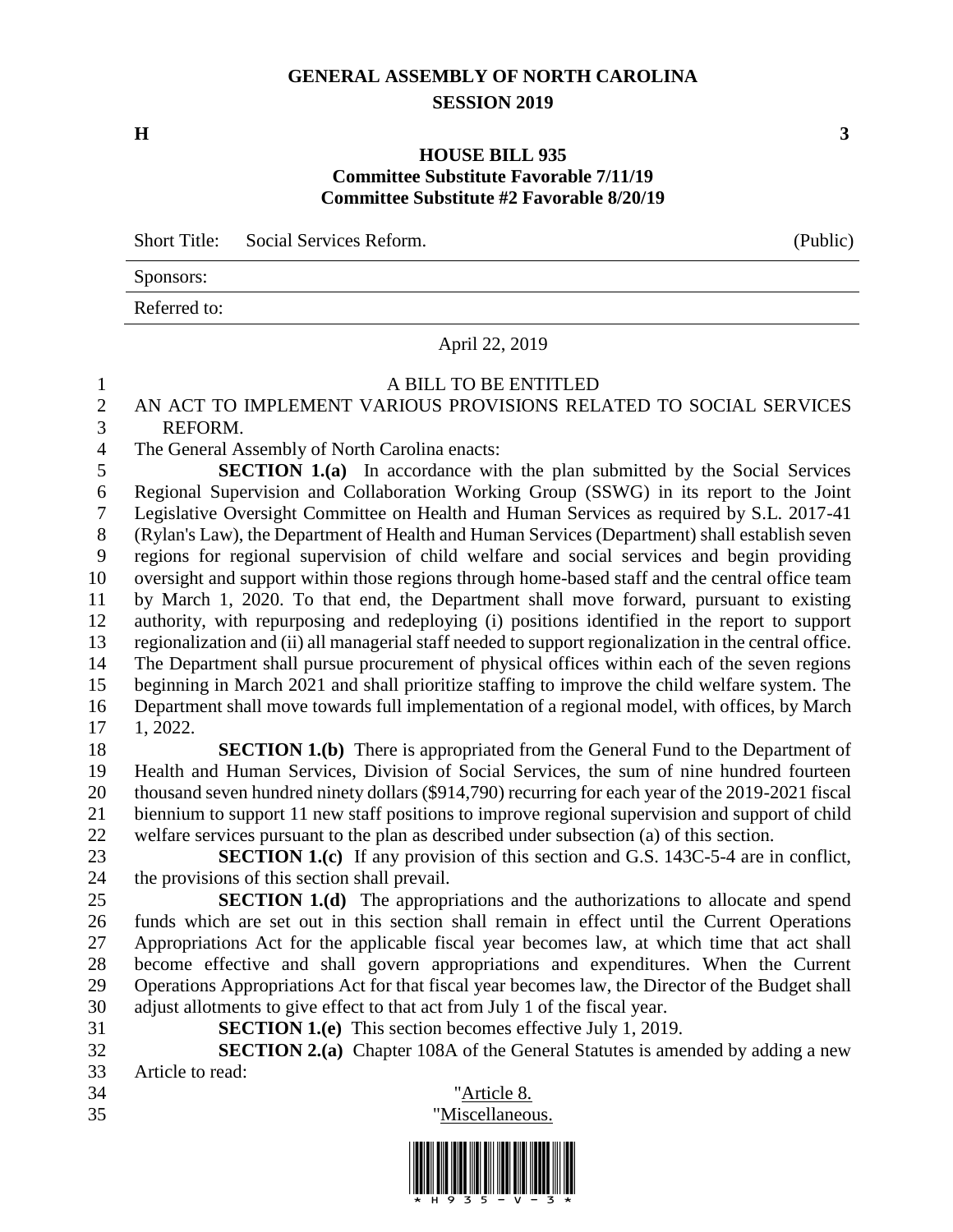| $\mathbf{1}$   | "§ 108A-133. Criminal history record checks required for child care institutions.                                                               |  |  |  |  |  |  |
|----------------|-------------------------------------------------------------------------------------------------------------------------------------------------|--|--|--|--|--|--|
| $\overline{2}$ | Application. – This section applies to a child care institution as defined by Title IV-E<br>(a)                                                 |  |  |  |  |  |  |
| 3              | of the Social Security Act. The requirement for a criminal history record check applies to all                                                  |  |  |  |  |  |  |
| $\overline{4}$ | applicants for employment and all individuals wishing to volunteer in a child care institution.                                                 |  |  |  |  |  |  |
| 5              | Requirement. – An offer of employment by a child care institution, or by a contract<br>(b)                                                      |  |  |  |  |  |  |
| 6              | agency of a child care institution, is conditioned on consent to a State and national criminal                                                  |  |  |  |  |  |  |
| 7              | history record check of the applicant. Acceptance of an individual who wishes to volunteer in a                                                 |  |  |  |  |  |  |
| 8              | child care institution is conditioned on consent to a State and national criminal history record                                                |  |  |  |  |  |  |
| 9              | check of the applicant. The national criminal history record check shall include a check of the                                                 |  |  |  |  |  |  |
| 10             | applicant's fingerprints. A child care institution shall not employ an applicant, or allow an                                                   |  |  |  |  |  |  |
| 11             | individual to volunteer, who refuses to consent to a criminal history record check required by this                                             |  |  |  |  |  |  |
| 12             | section.                                                                                                                                        |  |  |  |  |  |  |
| 13             | <u>Process. – Within five business days of making the conditional offer of employment,</u><br>(c)                                               |  |  |  |  |  |  |
| 14             | or formally discussing a volunteer opportunity, a child care institution, or a contract agency of a                                             |  |  |  |  |  |  |
| 15             | child care institution, shall submit a request to the Department of Public Safety under                                                         |  |  |  |  |  |  |
| 16             | G.S. 143B-968 to conduct a State and national criminal history record check as required by this                                                 |  |  |  |  |  |  |
| 17             | section. The Department of Public Safety shall return the results of the national criminal history                                              |  |  |  |  |  |  |
| 18             | record check to the Department of Health and Human Services, Criminal Records Check Unit.                                                       |  |  |  |  |  |  |
| 19             | Factors. – If an applicant's or individual's criminal history record check reveals one<br>(d)                                                   |  |  |  |  |  |  |
| 20             | or more convictions of a relevant offense listed under subsection (e) of this section, the conviction                                           |  |  |  |  |  |  |
| 21             | shall not automatically bar employment. The Department of Health and Human Services,                                                            |  |  |  |  |  |  |
| 22             | Criminal Records Check Unit, shall consider all of the following factors in determining whether                                                 |  |  |  |  |  |  |
| 23             | to recommend the applicant be hired, or the individual be allowed to volunteer.                                                                 |  |  |  |  |  |  |
| 24             | The level and seriousness of the crime.<br>(1)                                                                                                  |  |  |  |  |  |  |
| 25             | (2)<br>The date of the crime.                                                                                                                   |  |  |  |  |  |  |
| 26             | The age of the person at the time of the conviction.<br>(3)                                                                                     |  |  |  |  |  |  |
| 27             | $\left(4\right)$<br>The circumstances surrounding the commission of the crime, if known.                                                        |  |  |  |  |  |  |
| 28             | (5)<br>The nexus between the criminal conduct of the person and the job duties of                                                               |  |  |  |  |  |  |
| 29             | the position to be filled.                                                                                                                      |  |  |  |  |  |  |
| 30             | The prison, jail, probation, parole, rehabilitation, and employment records of<br>$\underline{(6)}$                                             |  |  |  |  |  |  |
| 31             | the person since the date the crime was committed.                                                                                              |  |  |  |  |  |  |
| 32             | The subsequent commission by the person of a relevant offense.<br>(7)                                                                           |  |  |  |  |  |  |
| 33             | Once the Department of Health and Human Services, Criminal Records Check Unit,                                                                  |  |  |  |  |  |  |
| 34             | considers the relevant offense listed in subsection (e) of this section, and the factors listed in this                                         |  |  |  |  |  |  |
| 35             | subsection, the Department of Health and Human Services, Criminal Records Check Unit, shall                                                     |  |  |  |  |  |  |
| 36             | inform the child care institution, or a contract agency of a child care institution, whether an                                                 |  |  |  |  |  |  |
| 37<br>38       | applicant should be hired, or an individual should be allowed to volunteer. The Department shall                                                |  |  |  |  |  |  |
| 39             | not provide the results of the criminal history record check to the child care institution or a<br>contract agency of a child care institution. |  |  |  |  |  |  |
| 40             | Relevant Offense. - As used in this section, "relevant offense" means a county, state,<br>(e)                                                   |  |  |  |  |  |  |
| 41             | or federal criminal history of conviction or pending indictment of a crime, whether a                                                           |  |  |  |  |  |  |
| 42             | misdemeanor or felony, that bears upon an individual's fitness to have responsibility for the safety                                            |  |  |  |  |  |  |
| 43             | and well-being of children. These crimes include the criminal offenses set forth in any of the                                                  |  |  |  |  |  |  |
| 44             | following Articles of Chapter 14 of the General Statutes: Article 5, Counterfeiting and Issuing                                                 |  |  |  |  |  |  |
| 45             | Monetary Substitutes; Article 5A, Endangering Executive and Legislative Officers; Article 6,                                                    |  |  |  |  |  |  |
| 46             | Homicide; Article 7B, Rape and Other Sex Offenses; Article 8, Assaults; Article 10, Kidnapping                                                  |  |  |  |  |  |  |
| 47             | and Abduction; Article 13, Malicious Injury or Damage by Use of Explosive or Incendiary                                                         |  |  |  |  |  |  |
| 48             | Device or Material; Article 14, Burglary and Other Housebreakings; Article 15, Arson and Other                                                  |  |  |  |  |  |  |
| 49             | Burnings; Article 16, Larceny; Article 17, Robbery; Article 18, Embezzlement; Article 19, False                                                 |  |  |  |  |  |  |
| 50             | Pretenses and Cheats; Article 19A, Obtaining Property or Services by False or Fraudulent Use                                                    |  |  |  |  |  |  |
| 51             | of Credit Device or Other Means; Article 19B, Financial Transaction Card Crime Act; Article                                                     |  |  |  |  |  |  |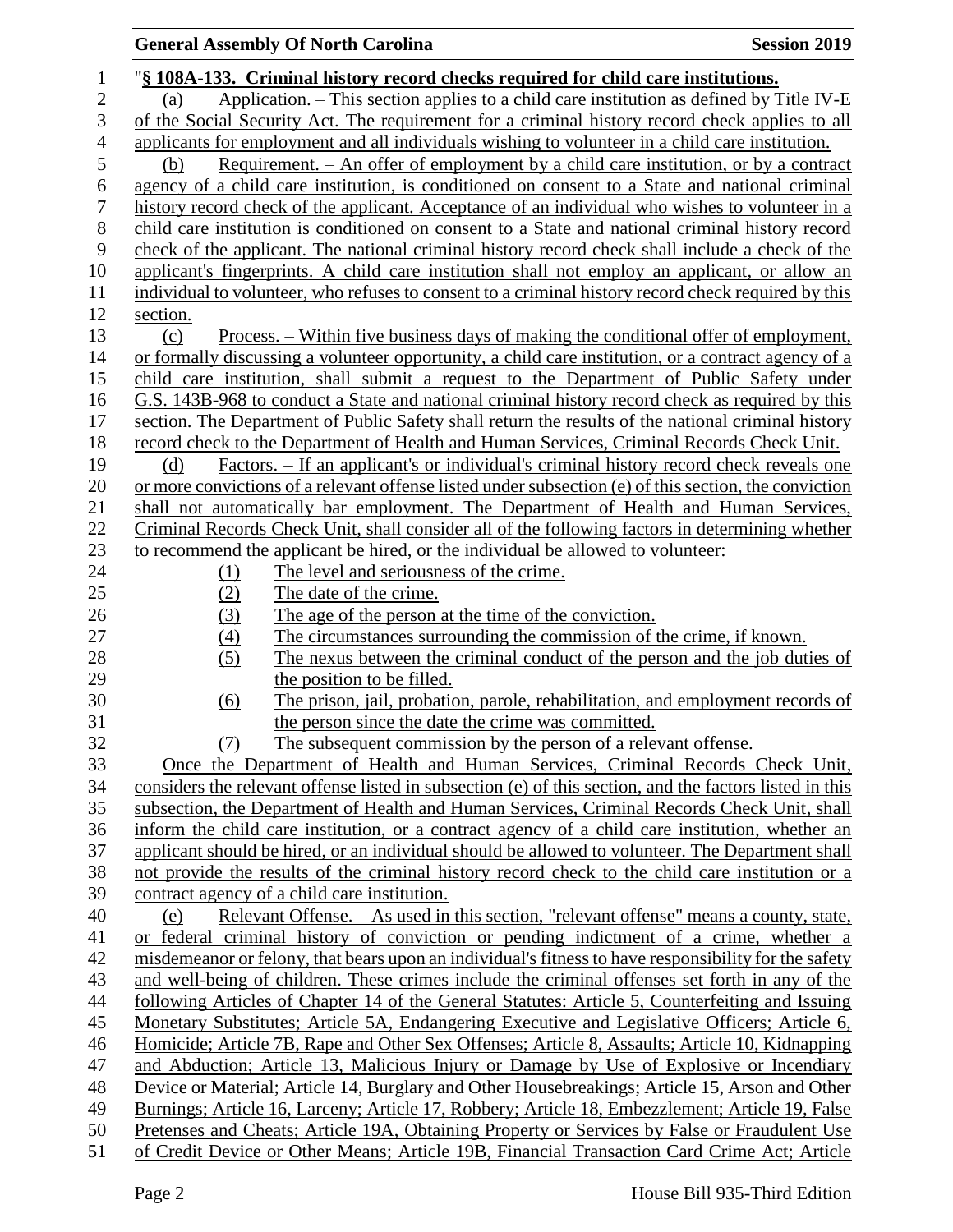| $\mathbf{1}$   | 20, Frauds; Article 21, Forgery; Article 26, Offenses against Public Morality and Decency;                       |  |  |  |  |  |  |
|----------------|------------------------------------------------------------------------------------------------------------------|--|--|--|--|--|--|
| $\overline{2}$ | Article 26A, Adult Establishments; Article 27, Prostitution; Article 28, Perjury; Article 29,                    |  |  |  |  |  |  |
| 3              | Bribery; Article 31, Misconduct in Public Office; Article 35, Offenses Against the Public Peace;                 |  |  |  |  |  |  |
| $\overline{4}$ | Article 36A, Riots, Civil Disorders, and Emergencies; Article 39, Protection of Minors; Article                  |  |  |  |  |  |  |
| 5              | 40, Protection of the Family; Article 59, Public Intoxication; and Article 60, Computer-Related                  |  |  |  |  |  |  |
| 6              | Crime. These crimes also include possession or sale of drugs in violation of the North Carolina                  |  |  |  |  |  |  |
| $\tau$         | Controlled Substances Act, Article 5 of Chapter 90 of the General Statutes, and alcohol-related                  |  |  |  |  |  |  |
| $8\,$          | offenses such as sale to underage persons in violation of G.S. 18B-302 or driving while impaired                 |  |  |  |  |  |  |
| 9              | in violation of G.S. 20-138.1 through G.S. 20-138.5.                                                             |  |  |  |  |  |  |
| 10             | Penalty for Furnishing False Information. - Any applicant for employment, or<br>(f)                              |  |  |  |  |  |  |
| 11             | individual who wishes to volunteer, who willfully furnishes, supplies, or otherwise gives false                  |  |  |  |  |  |  |
| 12             | information on an employment application that is the basis for a criminal history record check                   |  |  |  |  |  |  |
| 13             | under this section shall be guilty of a Class A1 misdemeanor.                                                    |  |  |  |  |  |  |
| 14             | Conditional Employment. $-$ A child care institution may employ an applicant<br>(g)                              |  |  |  |  |  |  |
| 15             | conditionally prior to obtaining the results of a criminal history record check regarding the                    |  |  |  |  |  |  |
| 16             | applicant if both of the following requirements are met:                                                         |  |  |  |  |  |  |
| 17             | The child care institution shall not employ an applicant prior to obtaining the<br>(1)                           |  |  |  |  |  |  |
| 18             | applicant's consent for a criminal history record check as required in                                           |  |  |  |  |  |  |
| 19             | subsection (b) of this section or the completed fingerprint cards as required in                                 |  |  |  |  |  |  |
| 20             | G.S. 143B-968.                                                                                                   |  |  |  |  |  |  |
| 21             | The child care institution shall submit the request for a criminal history record<br>(2)                         |  |  |  |  |  |  |
| 22             | check not later than five business days after the individual begins conditional                                  |  |  |  |  |  |  |
| 23             | employment.                                                                                                      |  |  |  |  |  |  |
| 24             | Notification of Results. – Within five business days of receipt of the national criminal<br>(h)                  |  |  |  |  |  |  |
| 25             | history of the person, the Department of Health and Human Services, Criminal Records Check                       |  |  |  |  |  |  |
| 26             | Unit, shall notify the child care institution as to whether the information received may affect the              |  |  |  |  |  |  |
| 27             | employability of the applicant or ability of the individual to volunteer. In no case shall the results           |  |  |  |  |  |  |
| 28             | of the national criminal history record check be shared with the child care institution or the                   |  |  |  |  |  |  |
| 29             | contract agency of a child care institution. Child care institutions shall make available upon                   |  |  |  |  |  |  |
| 30             | request verification that a criminal history check has been completed on all staff and volunteers.               |  |  |  |  |  |  |
| 31             | All criminal history information is confidential and may not be disclosed.                                       |  |  |  |  |  |  |
| 32             | Immunity. - The Department of Health and Human Services, Criminal Records<br>(i)                                 |  |  |  |  |  |  |
| 33             | Check Unit; a child care institution; a contract agency of a child care institution; and an officer              |  |  |  |  |  |  |
| 34             | or employee of any of these entities acting in good faith and in compliance with this section shall              |  |  |  |  |  |  |
| 35             | be immune from civil liability for denying employment to an applicant, or the opportunity for an                 |  |  |  |  |  |  |
| 36             | individual to volunteer, based on information provided in the criminal history record check. A                   |  |  |  |  |  |  |
| 37<br>38       | child care institution, or contract agency for a child care institution and officers and employees               |  |  |  |  |  |  |
| 39             | shall be immune from civil liability for failure to check an applicant's, employee's, or volunteer's             |  |  |  |  |  |  |
|                | history of criminal offenses if the applicant's, employee's, or volunteer's criminal history record              |  |  |  |  |  |  |
| 40<br>41       | check is requested and received in compliance with this section."                                                |  |  |  |  |  |  |
| 42             | <b>SECTION 2.(b)</b> G.S. 131D-10.6(7) reads as rewritten:<br>"§ 131D-10.6. Powers and duties of the Department. |  |  |  |  |  |  |
| 43             | In addition to other powers and duties prescribed by law, the Department shall exercise the                      |  |  |  |  |  |  |
| 44             | following powers and duties:                                                                                     |  |  |  |  |  |  |
| 45             |                                                                                                                  |  |  |  |  |  |  |
| 46             | (7)<br>Grant, deny, suspend or revoke a license or a provisional license, in                                     |  |  |  |  |  |  |
| 47             | accordance with this Article, G.S. 108A-133, and Commission rules."                                              |  |  |  |  |  |  |
| 48             | <b>SECTION 2.(c)</b> Article 13 of Chapter 143B of the General Statutes is amended by                            |  |  |  |  |  |  |
| 49             | adding a new section to read:                                                                                    |  |  |  |  |  |  |
|                |                                                                                                                  |  |  |  |  |  |  |

50 "**§ 143B-968. National criminal record checks for child care institutions.**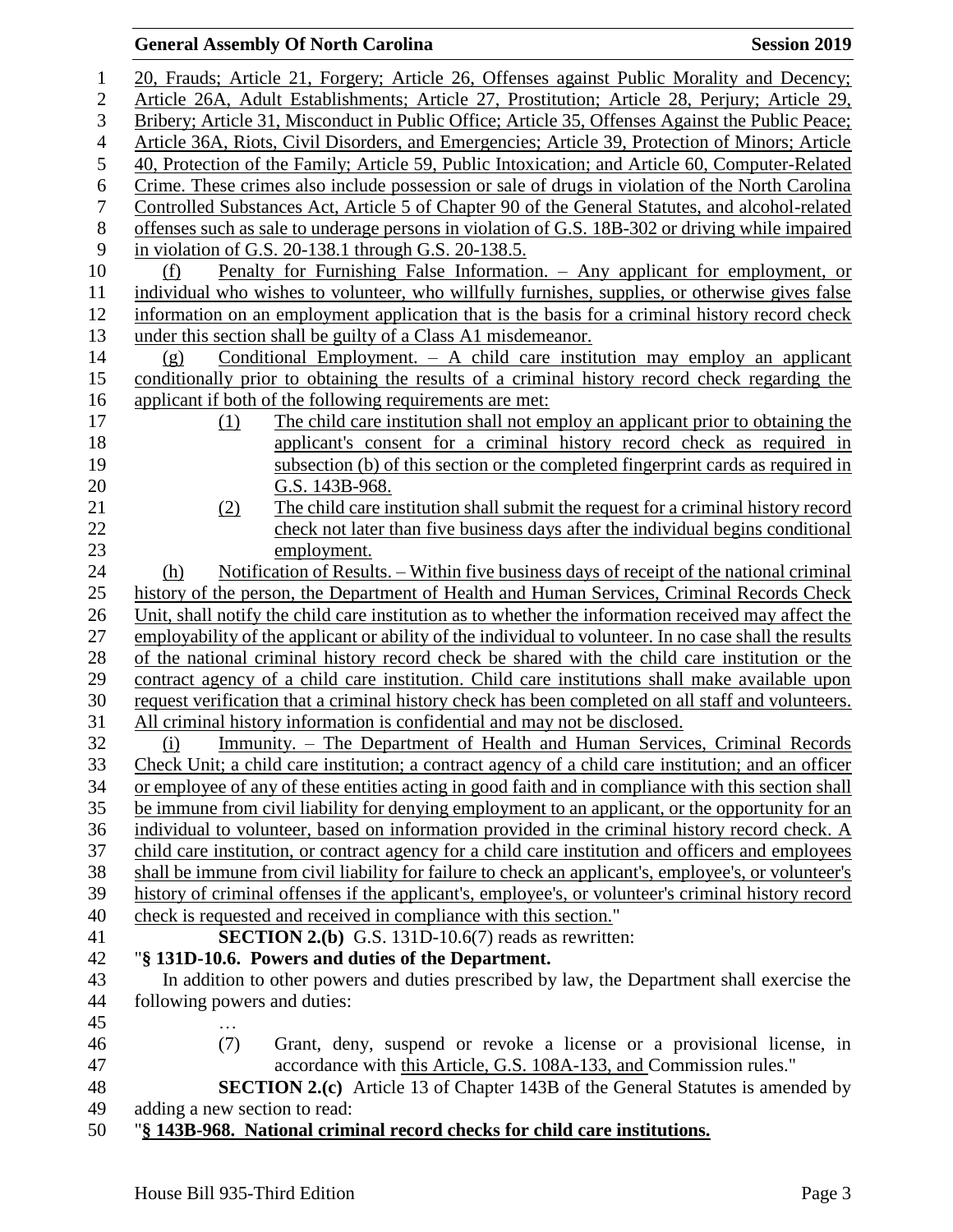|                 | The Department of Public Safety shall provide to the Department of Health and Human                                                                                                              |  |  |  |  |  |  |  |
|-----------------|--------------------------------------------------------------------------------------------------------------------------------------------------------------------------------------------------|--|--|--|--|--|--|--|
| 1<br>$\sqrt{2}$ | Services, Criminal Records Check Unit, in accordance with G.S. 108A-133, the criminal history                                                                                                    |  |  |  |  |  |  |  |
| 3               | of any current or prospective employee or volunteer in a child care institution as defined by Title                                                                                              |  |  |  |  |  |  |  |
| $\overline{4}$  | IV-E of the Social Security Act, including individuals working with a contract agency in a child                                                                                                 |  |  |  |  |  |  |  |
| 5               |                                                                                                                                                                                                  |  |  |  |  |  |  |  |
| 6               | care institution. The Department of Health and Human Services, Criminal Records Check Unit,<br>shall provide to the Department of Public Safety, along with the request, the fingerprints of the |  |  |  |  |  |  |  |
| 7               | individual to be checked, any additional information required by the Department of Public Safety,                                                                                                |  |  |  |  |  |  |  |
| $8\,$           | and a form signed by the individual to be checked consenting to the check of the criminal record                                                                                                 |  |  |  |  |  |  |  |
| 9               | and to the use of fingerprints and other identifying information required by the State or National                                                                                               |  |  |  |  |  |  |  |
| 10              | Repositories of Criminal Histories. The fingerprints of the individual shall be forwarded to the                                                                                                 |  |  |  |  |  |  |  |
| 11              | State Bureau of Investigation for a search of the State's criminal history record file, and the State                                                                                            |  |  |  |  |  |  |  |
| 12              | Bureau of Investigation shall forward a set of fingerprints to the Federal Bureau of Investigation                                                                                               |  |  |  |  |  |  |  |
| 13              | for a national criminal history record check. All information received by the Department of                                                                                                      |  |  |  |  |  |  |  |
| 14              | Health and Human Services, Criminal Records Check Unit, shall be kept confidential in                                                                                                            |  |  |  |  |  |  |  |
| 15              | accordance with G.S. 108A-133. The Department of Public Safety may charge a reasonable fee                                                                                                       |  |  |  |  |  |  |  |
| 16              | to conduct a criminal record check under this section."                                                                                                                                          |  |  |  |  |  |  |  |
| 17              | <b>SECTION 2.(d)</b> This section becomes effective on December 1, 2020, and applies                                                                                                             |  |  |  |  |  |  |  |
| 18              | to all employees, volunteers, and applicants on and after that date.                                                                                                                             |  |  |  |  |  |  |  |
| 19              | <b>SECTION 3.</b> Section 11C.5(a) of S.L. 2017-57 reads as rewritten:                                                                                                                           |  |  |  |  |  |  |  |
| 20              | "SECTION 11C.5.(a) Funds appropriated from the General Fund to the Department of                                                                                                                 |  |  |  |  |  |  |  |
| 21              | Health and Human Services for the child welfare postsecondary support program shall be used                                                                                                      |  |  |  |  |  |  |  |
| 22              | to continue providing assistance with the "cost of attendance" as that term is defined in 20 U.S.C.                                                                                              |  |  |  |  |  |  |  |
| 23              | § 108711 for the educational needs of (i) foster youth aging out of the foster care system system,                                                                                               |  |  |  |  |  |  |  |
| 24              | (ii) youth who exit foster care to a permanent home through the Guardianship Assistance                                                                                                          |  |  |  |  |  |  |  |
| 25              | Program, and (iii) special needs children adopted from foster care after age 12. These funds shall                                                                                               |  |  |  |  |  |  |  |
| 26              | be allocated by the State Education Assistance Authority."                                                                                                                                       |  |  |  |  |  |  |  |
| 27              | <b>SECTION 4.(a)</b> G.S. 108A-9 reads as rewritten:                                                                                                                                             |  |  |  |  |  |  |  |
| 28              | "§ 108A-9. Duties and responsibilities.                                                                                                                                                          |  |  |  |  |  |  |  |
| 29              | The county board of social services shall have the following duties and responsibilities:                                                                                                        |  |  |  |  |  |  |  |
| 30              |                                                                                                                                                                                                  |  |  |  |  |  |  |  |
| 31              |                                                                                                                                                                                                  |  |  |  |  |  |  |  |
|                 | To attend education and training sessions provided for new board members<br>(4a)                                                                                                                 |  |  |  |  |  |  |  |
| 32              | during the first year they serve on the board.                                                                                                                                                   |  |  |  |  |  |  |  |
| 33              |                                                                                                                                                                                                  |  |  |  |  |  |  |  |
| 34              | <b>SECTION 4.(b)</b> The Department of Health and Human Services, Division of Social                                                                                                             |  |  |  |  |  |  |  |
| 35              | Services, shall collaborate with key stakeholders, including the North Carolina Association of                                                                                                   |  |  |  |  |  |  |  |
| 36              | County Boards of Social Services, Association of North Carolina County Social Services                                                                                                           |  |  |  |  |  |  |  |
| 37              | Directors, North Carolina Association of County Commissioners, and the University of North                                                                                                       |  |  |  |  |  |  |  |
| 38              | Carolina School of Government, to create formal education and training sessions for new county                                                                                                   |  |  |  |  |  |  |  |
| 39              | boards of social services members in accordance with G.S. 108A-9(4a), as provided in subsection                                                                                                  |  |  |  |  |  |  |  |
| 40              | (a) of this section. The education and training sessions shall include a segment on the potential                                                                                                |  |  |  |  |  |  |  |
| 41              | liabilities of the county board of social services. The education and training sessions shall be                                                                                                 |  |  |  |  |  |  |  |
| 42              | available statewide by March 1, 2020.                                                                                                                                                            |  |  |  |  |  |  |  |
| 43              | <b>SECTION 4.(c)</b> Section 4(b) of this act is effective when it becomes law. Section                                                                                                          |  |  |  |  |  |  |  |
| 44              | 4(a) of this act becomes effective October 1, 2020, and by October 1, 2022, all current county                                                                                                   |  |  |  |  |  |  |  |
| 45              | board of social services members must have participated in the education and training sessions                                                                                                   |  |  |  |  |  |  |  |
| 46              | provided in G.S. 108A-9(4a).                                                                                                                                                                     |  |  |  |  |  |  |  |
| 47              | <b>SECTION 5.</b> The Administrative Office of the Courts shall conduct a feasibility and                                                                                                        |  |  |  |  |  |  |  |
| 48              | cost study of a proposed child support tribunal, with dedicated court officers to hear child support                                                                                             |  |  |  |  |  |  |  |
| 49<br>50        | matters, using quasi-judicial procedures. The study shall include, at a minimum, strategies to<br>address funding, staffing, and a plan for how the proposed changes will be implemented. The    |  |  |  |  |  |  |  |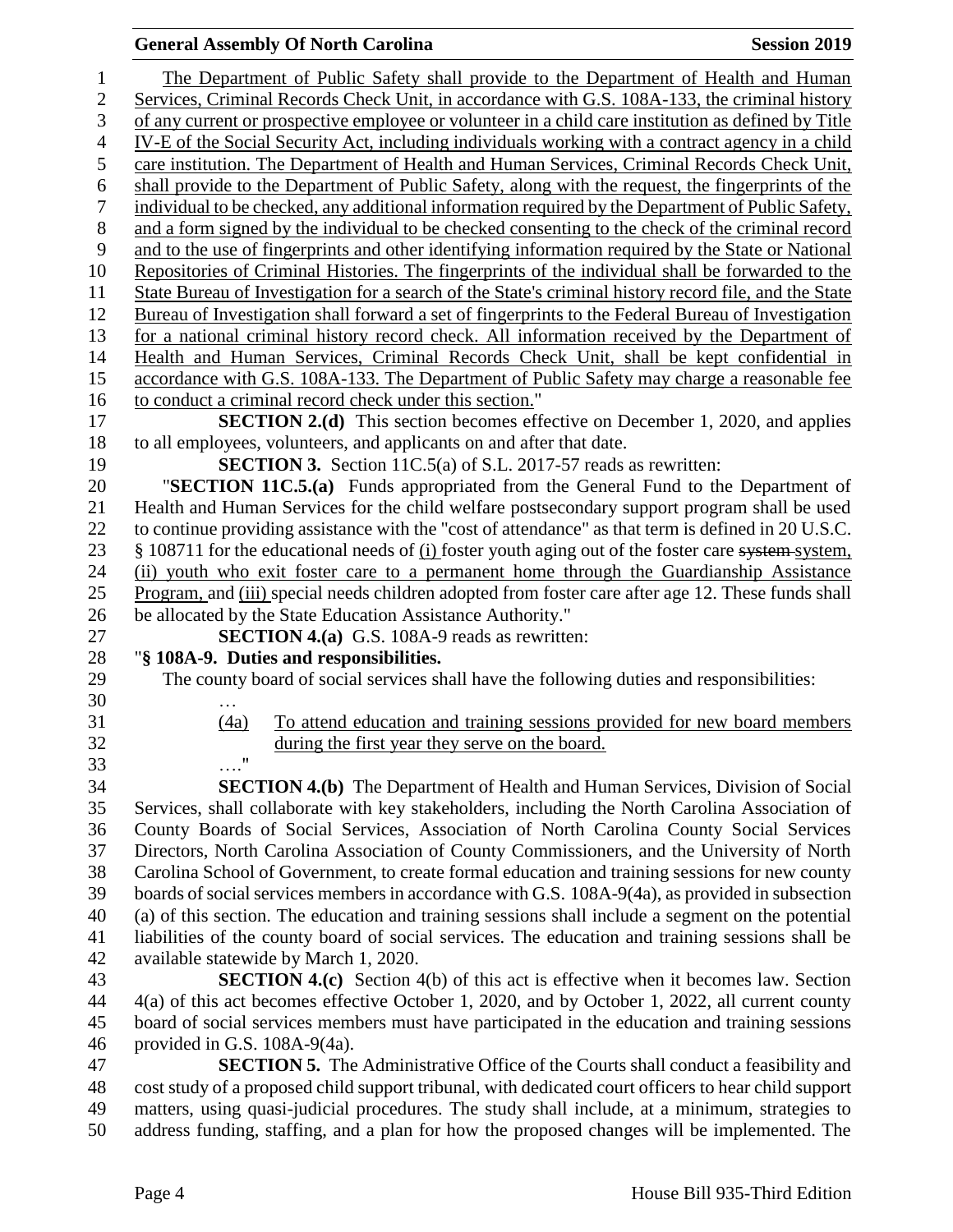|               | <b>General Assembly Of North Carolina</b>                                                                                                                                                    | <b>Session 2019</b> |
|---------------|----------------------------------------------------------------------------------------------------------------------------------------------------------------------------------------------|---------------------|
|               | Administrative Office of the Courts shall submit a report of its findings and recommendations to<br>the Joint Legislative Oversight Committee on Health and Human Services by March 1, 2020. |                     |
|               | <b>SECTION 6.(a)</b> Part 2B of Article 1 of Chapter 108A of the General Statutes is                                                                                                         |                     |
|               | amended by adding a new section to read:                                                                                                                                                     |                     |
|               | "§ 108A-15.16. Conflicts of interest.<br>When conflicts of interest arise in the provision of social services provided by county                                                             |                     |
|               | departments of social services, county departments of social services shall work expeditiously to                                                                                            |                     |
|               | resolve those conflicts consistent with applicable law and any policies and procedures established                                                                                           |                     |
|               | by the Department of Health and Human Services. Policies and procedures shall address county                                                                                                 |                     |
|               | financial and practice responsibilities associated with conflicts of interest. Upon identifying a                                                                                            |                     |
|               | conflict of interest, the county shall notify the appropriate authority within the Department of                                                                                             |                     |
|               | Health and Human Services of the conflict. The Department of Health and Human Services shall                                                                                                 |                     |
|               | have authority to make final decisions regarding conflicts of interest assignments when disputes                                                                                             |                     |
|               | arise, with regional staff having initial authority when a dispute arises between county                                                                                                     |                     |
|               | departments of social services, and central office staff having initial authority when disputes arise                                                                                        |                     |
|               | between regions. The Social Services Commission shall adopt rules regarding conflicts of interest                                                                                            |                     |
|               | management, including establishing reasonable and specific time lines for resolving conflicts of                                                                                             |                     |
|               | interest. For purposes of this section, a "conflict of interest" occurs when a county department of                                                                                          |                     |
|               | social services is not able to manage the adverse interests of two individuals that the department                                                                                           |                     |
|               | of social services owes a duty to serve, or because of a preexisting relationship between an                                                                                                 |                     |
|               | individual and a county that results in a county department of social services inability to                                                                                                  |                     |
|               | objectively fulfill its statutory responsibilities, or when the provision of social services and duty                                                                                        |                     |
|               | owed by a county department of social services conflicts with services and the duty owed by                                                                                                  |                     |
|               | another county department of social services."                                                                                                                                               |                     |
|               | <b>SECTION 6.(b)</b> The Social Services Commission shall report to the Joint Legislative                                                                                                    |                     |
|               | Oversight Committee on Health and Human Services upon adopting rules pursuant to                                                                                                             |                     |
|               | G.S. 108A-15.16, as enacted in subsection (a) of this section.                                                                                                                               |                     |
|               | <b>SECTION 7.(a)</b> Part I of S.L. 2017-41 reads as rewritten:                                                                                                                              |                     |
|               | "SECTION 1.1. Regional Supervision of and Collaboration by Local Social Services                                                                                                             |                     |
| Programs. $-$ |                                                                                                                                                                                              |                     |
| (3)           | The Department shall submit the plan to the Joint Legislative Oversight                                                                                                                      |                     |
|               | Committee on Health and Human Services by November 15, 2018. The plan                                                                                                                        |                     |
|               | shall provide for the system of regional supervision to be operational no later                                                                                                              |                     |
|               | than March 1, $2020 - 2022$ . The Department shall not implement the plan                                                                                                                    |                     |
|               | without an act by the General Assembly.                                                                                                                                                      |                     |
|               | "SECTION 1.2.(a) Social Services Regional Supervision and Collaboration Working                                                                                                              |                     |
|               | Group. – The School of Government at the University of North Carolina at Chapel Hill (SOG)                                                                                                   |                     |
|               | shall convene a continue the work of the Social Services Regional Supervision and Collaboration                                                                                              |                     |
|               | Working Group (Working Group) to make recommendations to the Department regarding the                                                                                                        |                     |
|               | regional supervision and collaboration plan. The Working Group shall consist of the currently                                                                                                |                     |
|               | constituted members as of December 1, 2018.                                                                                                                                                  |                     |
|               | "SECTION 1.2.(b) Composition. - The Working Group shall consist of the following                                                                                                             |                     |
| members:      |                                                                                                                                                                                              |                     |
| (1)           | Three members of the Senate appointed by the President Pro Tempore of the                                                                                                                    |                     |
|               | Senate, one of whom shall be designated as a cochair.                                                                                                                                        |                     |
| (2)           | Three members of the House of Representatives appointed by the Speaker of                                                                                                                    |                     |
|               | the House of Representatives, one of whom shall be designated as a cochair.                                                                                                                  |                     |
|               |                                                                                                                                                                                              |                     |
|               | " <b>SECTION 1.2.(b1)</b> Vacancy. – A vacancy on the Working Group created by death,                                                                                                        |                     |
|               | resignation, or otherwise, shall be filled in the same manner as the original appointment.                                                                                                   |                     |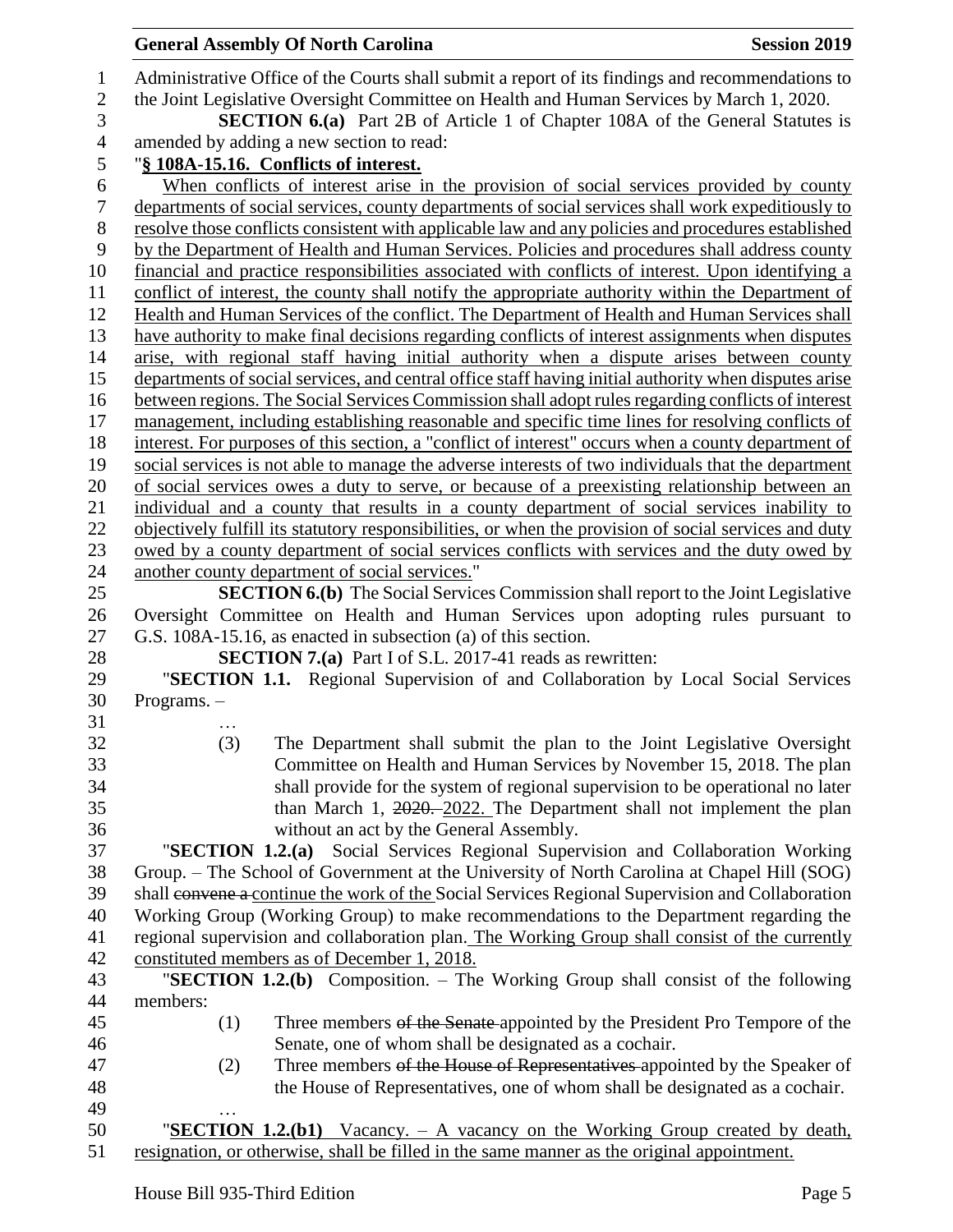| $\mathbf{1}$     |                                                                                                      |           |                                                                                 |  |  |  |  |
|------------------|------------------------------------------------------------------------------------------------------|-----------|---------------------------------------------------------------------------------|--|--|--|--|
| $\overline{c}$   | "SECTION $1.2.(d)$                                                                                   |           | Duties. – The Working Group shall continue to develop                           |  |  |  |  |
| 3                | recommendations for the regional supervision and collaboration plan required by Section 1.1 of       |           |                                                                                 |  |  |  |  |
| $\overline{4}$   | this act. The Working Group shall divide its work into two stages, the first continue to (i) address |           |                                                                                 |  |  |  |  |
| 5                | regional supervision and the second to (ii) address interagency collaboration and regionalization.   |           |                                                                                 |  |  |  |  |
| 6                | Stage One. – The Working Group shall convene its first meeting no later than<br>(1)                  |           |                                                                                 |  |  |  |  |
| $\boldsymbol{7}$ | October 6, 2017. During the first stage, the Working Group shall develop                             |           |                                                                                 |  |  |  |  |
| 8                | October 4, 2019, and continue developing recommendations regarding:                                  |           |                                                                                 |  |  |  |  |
| 9                |                                                                                                      | a.        | The size, number, and location of the regions. Recommendations shall            |  |  |  |  |
| 10               |                                                                                                      |           | take into consideration (i) the need for regions to maintain direct, local      |  |  |  |  |
| 11               |                                                                                                      |           | connections with the jurisdictions they serve; (ii) alignment with other        |  |  |  |  |
| 12               |                                                                                                      |           | regional organizations that intersect with the work of social services,         |  |  |  |  |
| 13               |                                                                                                      |           | as appropriate; and (iii) awareness of the cultural differences and             |  |  |  |  |
| 14               |                                                                                                      |           | similarities between regions.                                                   |  |  |  |  |
| 15               |                                                                                                      |           |                                                                                 |  |  |  |  |
|                  |                                                                                                      | b.        | The allocation of responsibility between the central, regional, and local       |  |  |  |  |
| 16               |                                                                                                      |           | officials in supervising and administering the social services programs         |  |  |  |  |
| 17               |                                                                                                      |           | and services.                                                                   |  |  |  |  |
| 18               |                                                                                                      | c.        | Methods for holding the regional offices accountable for performance            |  |  |  |  |
| 19               |                                                                                                      |           | and responsiveness.                                                             |  |  |  |  |
| 20               |                                                                                                      | d.        | Requirements for the regional offices to share information about local          |  |  |  |  |
| 21               |                                                                                                      |           | departmental performance with the relevant board or boards of county            |  |  |  |  |
| 22               |                                                                                                      |           | commissioners, county or regional board of social services, or                  |  |  |  |  |
| 23               |                                                                                                      |           | consolidated human services board.                                              |  |  |  |  |
| 24               |                                                                                                      | e.        | Options for authorizing the board of county commissioners to                    |  |  |  |  |
| 25               |                                                                                                      |           | intervene in urgent situations to assume direct control of the                  |  |  |  |  |
| 26               |                                                                                                      |           | department of social services at the local level prior to the State             |  |  |  |  |
| 27               |                                                                                                      |           | assuming control of service delivery pursuant to G.S. 108A-74.                  |  |  |  |  |
| 28               |                                                                                                      | f.        | Any other issues related to regional supervision identified by the              |  |  |  |  |
| 29               |                                                                                                      |           | cochairs.                                                                       |  |  |  |  |
| 30               | (2)                                                                                                  |           | Stage Two. - During the second stage, the The Working Group shall:              |  |  |  |  |
| 31               |                                                                                                      | a.        | Develop recommendations regarding legislative and regulatory                    |  |  |  |  |
| 32               |                                                                                                      |           | changes necessary to improve collaboration between counties in the              |  |  |  |  |
| 33               |                                                                                                      |           | administration of social services programs and services.                        |  |  |  |  |
| 34               |                                                                                                      |           | Recommendations shall address, at a minimum, information sharing,               |  |  |  |  |
| 35               |                                                                                                      |           | conflicts of interest, and intercounty movement of people enrolled in           |  |  |  |  |
| 36               |                                                                                                      |           | programs or receiving social services.                                          |  |  |  |  |
| 37               |                                                                                                      | b.        | transitioning<br>Develop<br>a<br>vision for<br>the<br><b>State</b><br>from<br>a |  |  |  |  |
| 38               |                                                                                                      |           | county-administered system to a regionally administered system. The             |  |  |  |  |
| 39               |                                                                                                      |           | vision shall identify general benefits and challenges associated with           |  |  |  |  |
| 40               |                                                                                                      |           | making such a transition.                                                       |  |  |  |  |
| 41               | (3)                                                                                                  |           | Stage Three. – After completing the work in Stages One and Two, the             |  |  |  |  |
| 42               |                                                                                                      |           | Working Group shall:                                                            |  |  |  |  |
| 43               |                                                                                                      | a.        | Review the recommendations from the Center for the Support of                   |  |  |  |  |
| 44               |                                                                                                      |           | Families and the Department. After reviewing both reports, the                  |  |  |  |  |
| 45               |                                                                                                      |           | Working Group shall revise the Stage One recommendations                        |  |  |  |  |
| 46               |                                                                                                      |           | regarding regional supervision.                                                 |  |  |  |  |
| 47               |                                                                                                      | <u>b.</u> | Provide more detailed recommendations regarding the following:                  |  |  |  |  |
| 48               |                                                                                                      |           | The role of local elected officials and social services governing<br><u>1.</u>  |  |  |  |  |
| 49               |                                                                                                      |           | boards in social services oversight.                                            |  |  |  |  |
| 50               |                                                                                                      |           | Legal representation of local social services agencies.                         |  |  |  |  |
| 51               |                                                                                                      |           | $\frac{2}{3}$<br>Managing conflicts of interest.                                |  |  |  |  |
|                  |                                                                                                      |           |                                                                                 |  |  |  |  |